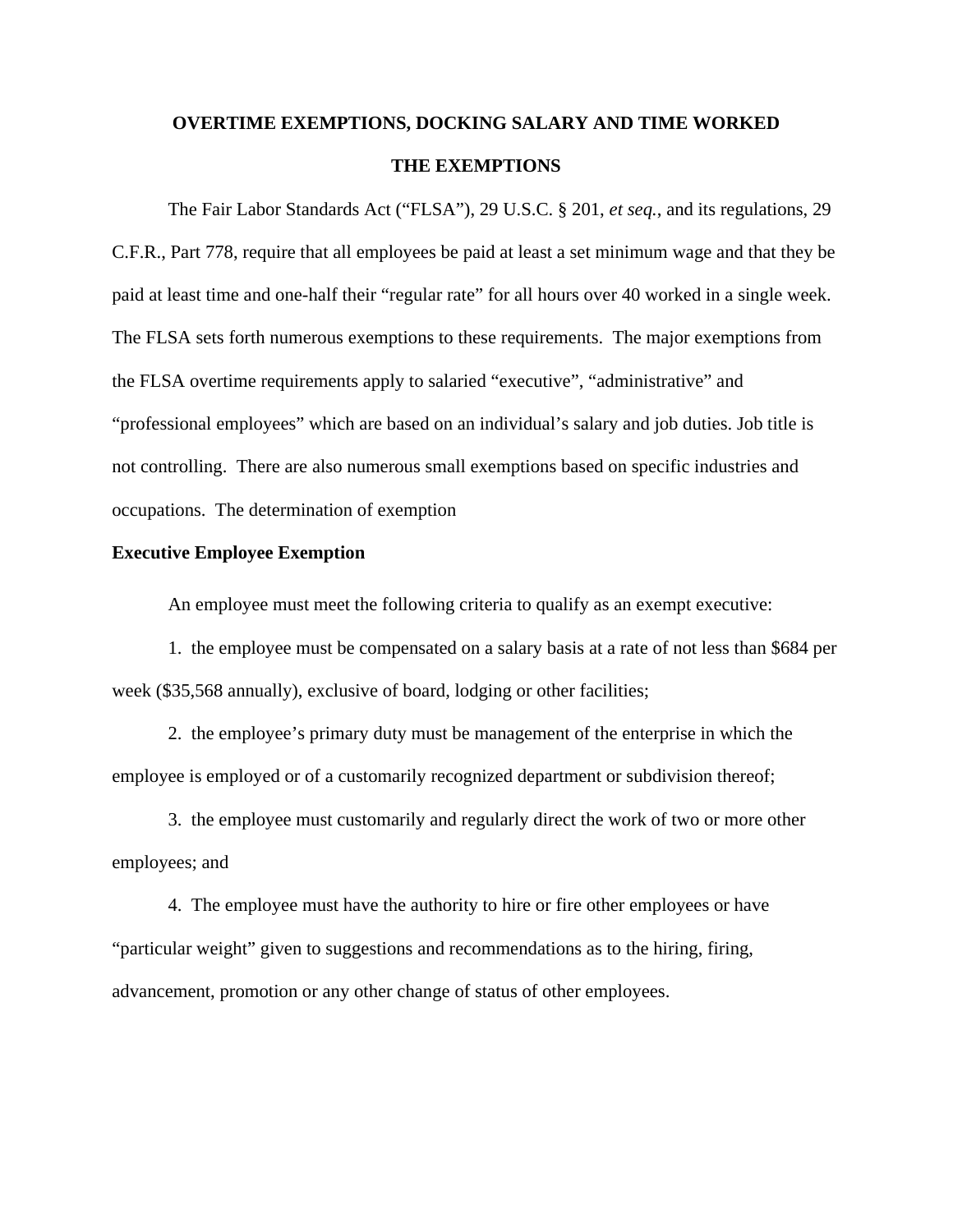#### **Administrative Employee Exemption**

An employee must meet the following criteria to qualify for the administrative exemption:

1. The employee is compensated on a salary or fee basis at a rate of not less than \$684 per week (\$35,568 annually), exclusive of board, lodging or other facilities;

2. The employee's primary duty is the performance of office or non-manual work directly related to the management or general business operations of the employer or the employer's customers; and

3. The employee's primary duty includes the exercise of discretion and independent judgment with respect to matters of significance.

#### **Professional Employee Exemption**

A learned or creative professional employee will qualify for the professional exemption if the employee satisfies the following criteria:

1. The employee is compensated on a salary or fee basis at a rate of not less than \$684 per week (\$35,568 annually), exclusive of board, lodging, or other facilities; and

- 2. The employee's primary duty is the performance of work:
	- a. Requiring knowledge of an advanced type in a field of science or learning customarily acquired by a prolonged course of specialized intellectual instruction; or
	- b. Requiring invention, imagination, originality or talent in a recognized field of artistic or creative endeavor.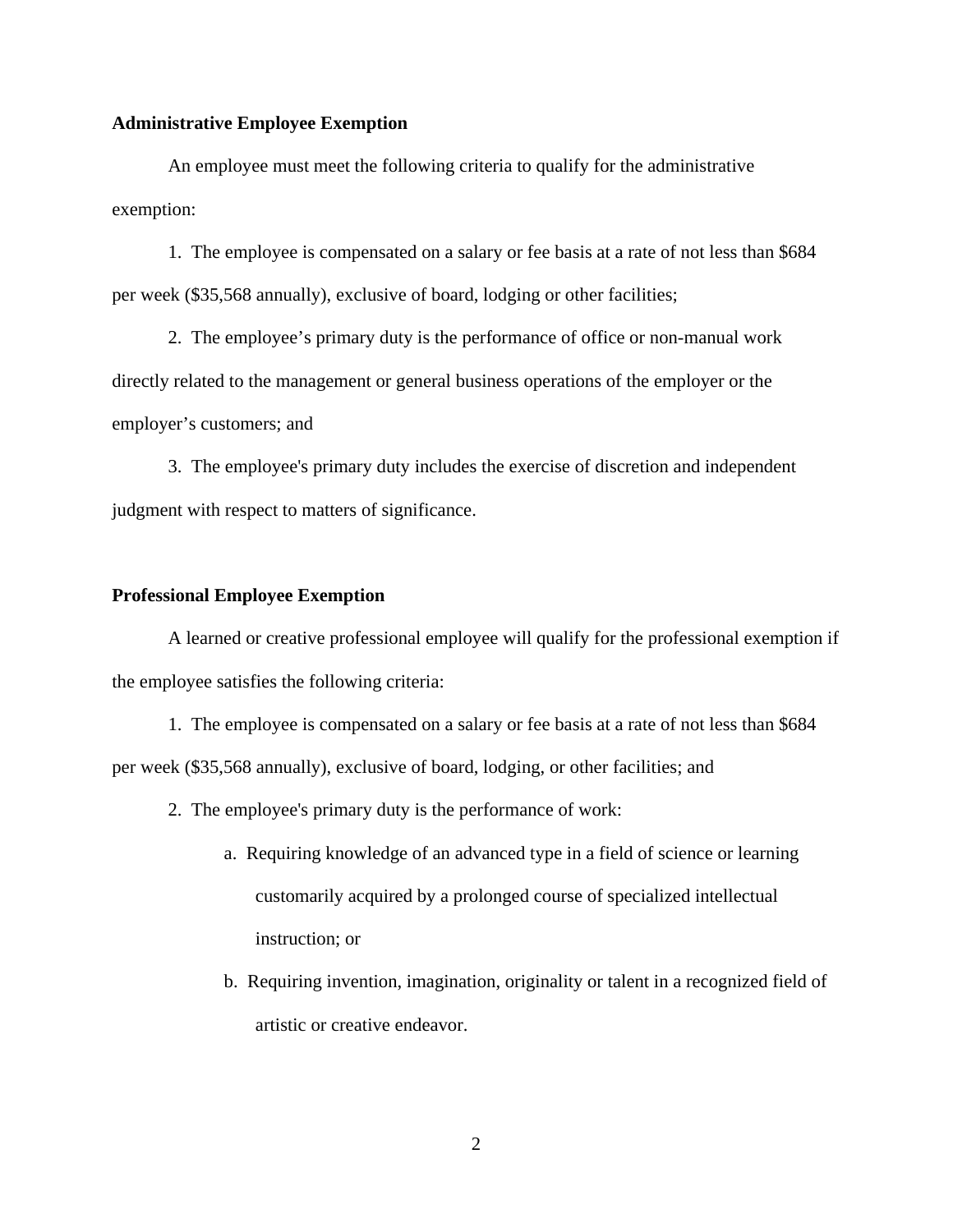"Work requiring advanced knowledge" is defined as work that is "predominantly intellectual in character, and which includes work requiring the consistent exercise of discretion and judgment a distinguished from the performance of routine mental, manual, mechanical or physical work."

"Advanced knowledge" cannot be obtained at the high school level. The Department of Labor generally requires that the knowledge be obtained through a 4-year undergraduate degree. Under the new regulations, however, the knowledge must "customarily" be acquired through long academic study, so there are situations in which home study or experience is sufficient.

## **Exemptions For Teachers**

- A. A teacher is generally considered to be an exempt professional employee provided the following the following requirements are met:
	- 1. The teacher's primary duty must be teaching, imparting knowledge or some other type of work which is intellectual and not manual; and
	- 2. The job requires advanced knowledge in the field of science or learning which is acquired by a course of specialized instructions and requires a four-year degree through an accredited college or institution in education or a related field.
	- 3. There is no salary requirement

Bona fide teachers in preschools and daycares may qualify for exemptions from the minimum wage and overtime pay requirement as "learned professionals" under the same conditions as a teacher in an elementary or secondary school. Preschool or daycare employees whose primary duty is to care for the physical needs of the facility's children would ordinarily not meet the requirements for the exemption.

3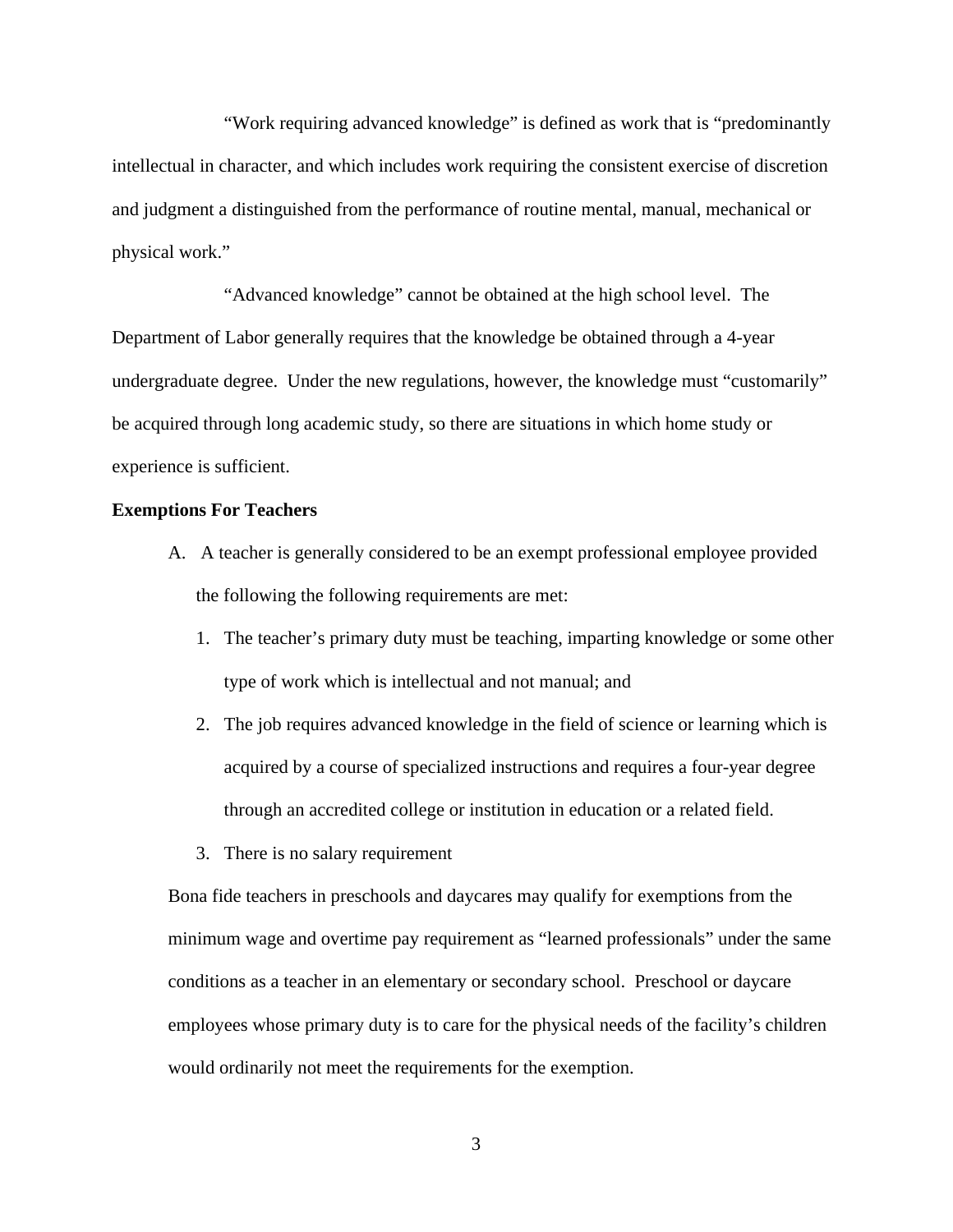- B. There is also a specific Teacher Exemption which requires:
	- 1. The employee's primary duty to be teaching, tutoring, instructing, or lecturing to impart knowledge at an **"educational establishment**."
	- 2. To be an educational establishment, the program must be licensed by a state agency responsible for the state's educational system or accredited by a nationally accrediting organization for career schools. There is no distinction between public or private school.
	- 3. There is NO minimum salary requirement for this special exemption

# **DOCKING SALARY**

Generally, to be exempt as an executive, administrative or professional employee, pay must be based on a "salary." Generally, if an employee is ready, willing and able to work or actually works any part of a day, no matter how small, deductions from salary may not be made or the employee may lose the exempt status. The new DOL regulations offer only 7 exceptions from the "no docking" of salary rule:

- Absence from work for one or more full days for personal reasons, other than sickness or disability;
- Absence from work for one or more full days due to sickness or disability, provided the employer has a bona fide plan, policy or practice of providing sickness or disability benefits;
- To offset amounts received as payment for jury duty, witness fees, or military pay;
- Penalties imposed for major safety violations;
- Disciplinary suspensions of 1 or more full days for rules violations;
- Amounts prorated in the first and last weeks of employment; and
- Unpaid leave under the Family and Medical Leave Act ("FMLA"), including intermittent leave or reduced work days.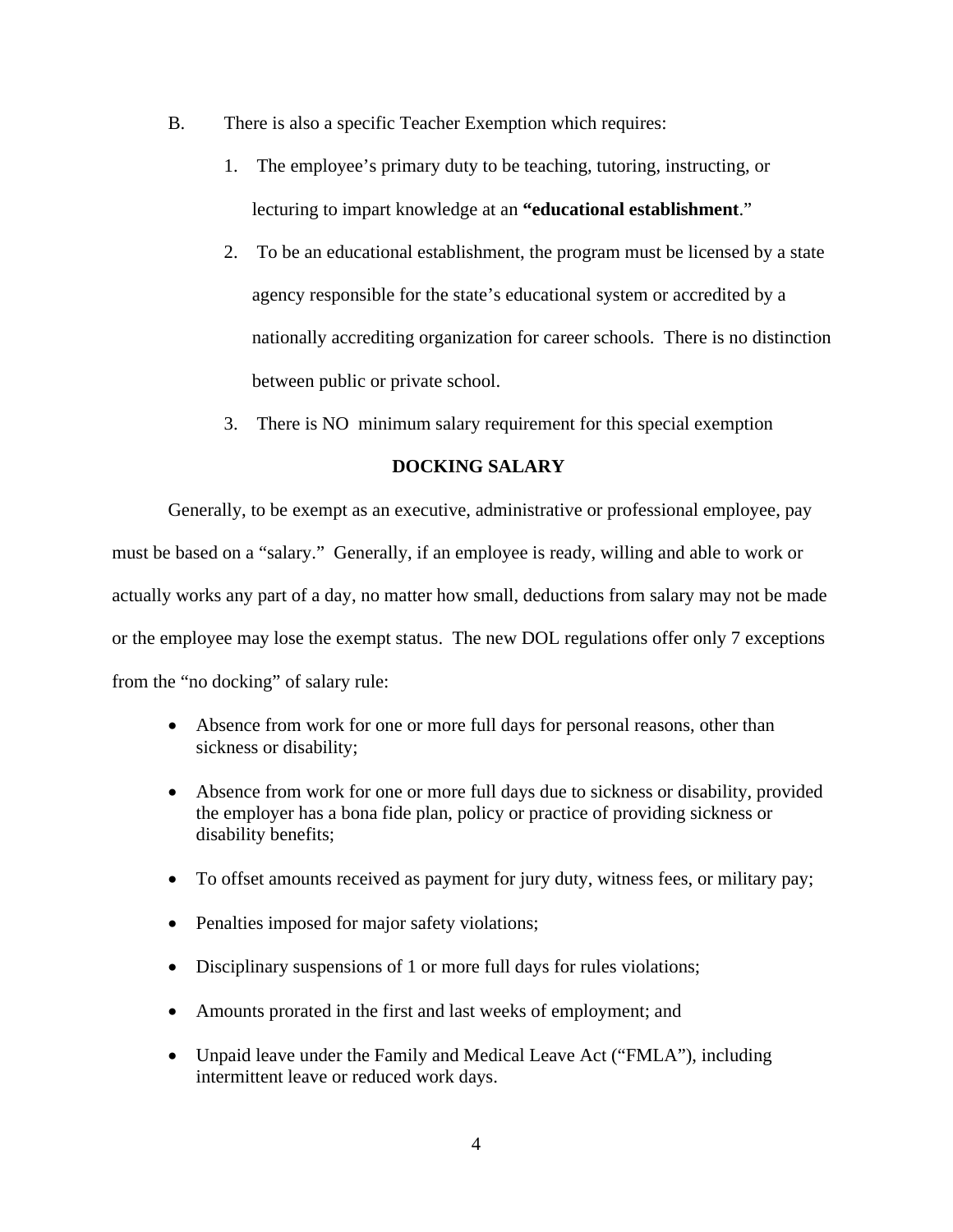The new regulations also provide a "safe harbor" for improper deductions from salary. An overtime exemption will not be lost because of improper salary docking if the employer:

- Has a clearly communicated policy prohibiting improper salary deductions that includes a complaint mechanism;
- Reimburses employees for any improper deductions; and
- Makes a good faith commitment to comply in the future.

## **TIME WORKED**

Under the FLSA, a non-exempt employee must be compensated for all time the employee is "suffer[ed] or permitt[ed] to work" whether or not required to do so. An employee must also be paid for "all time during which the employee is required to be on duty or to be on the employer's premises or to be at prescribed workplace."

- 1. If an employee continues to work voluntarily at the end of his shift, as long as the employer knows of or has reason to believe that the employee is continuing to work, this time is considered to be working time.
- 2. This rule is applicable to work performed away from the premises, at a job site, or at home.
- 3. The employer cannot refuse to pay the employee for the time worked, even as discipline for working an unauthorized period of time.
- 4. For employees who travel to a job site other than their employee's place of business, working time begins when the employee reaches the first place he/she does any workrelated activity. If an employee has to report to the employer's place of business for any reason prior to traveling to the first assignment, the workday begins when he/she reports to the employer's place of business.